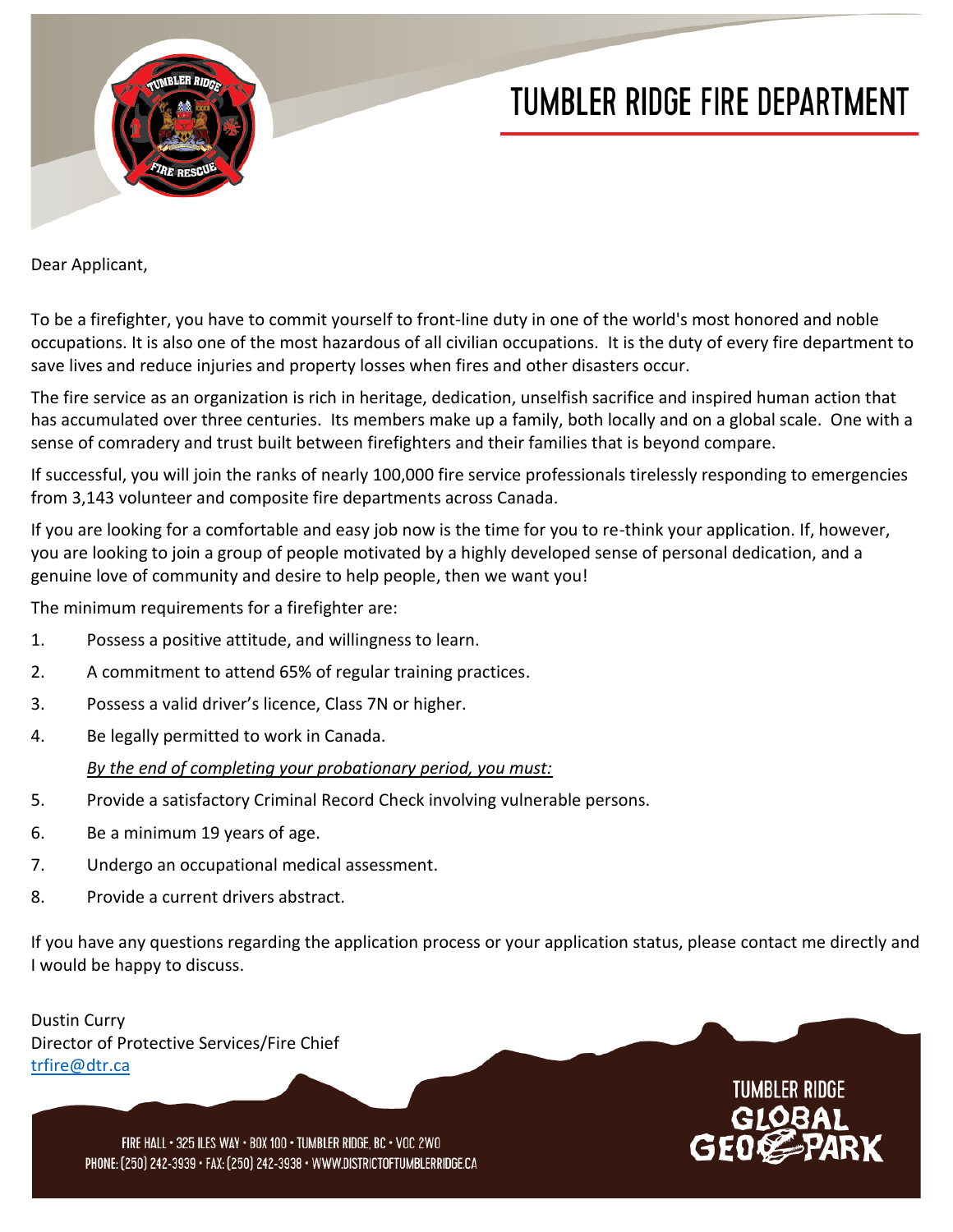



|                                                         | <b>APPLICATION FOR MEMBERSHIP</b> |                          |                                  |                                                        | <b>Today's Date</b> |                                       |                                     |                               |                             |  |  |
|---------------------------------------------------------|-----------------------------------|--------------------------|----------------------------------|--------------------------------------------------------|---------------------|---------------------------------------|-------------------------------------|-------------------------------|-----------------------------|--|--|
| <b>Last Name</b>                                        | <b>First Name</b>                 |                          | <b>Middle</b>                    |                                                        | Gender              |                                       | Date of Birth (YYYY-MM-DD)          |                               |                             |  |  |
|                                                         |                                   |                          |                                  |                                                        |                     |                                       |                                     |                               |                             |  |  |
| <b>Address Street</b>                                   |                                   |                          |                                  | PO Box                                                 | Email               |                                       |                                     |                               |                             |  |  |
| <b>Home Phone Number</b>                                |                                   | <b>Cell Phone Number</b> |                                  |                                                        |                     | <b>Work Phone Number</b>              |                                     |                               |                             |  |  |
| <b>B.C. Health Care Number</b>                          |                                   |                          |                                  | <b>Height &amp; Weight</b>                             |                     |                                       | <b>Overall Health Condition</b>     |                               |                             |  |  |
|                                                         |                                   |                          |                                  |                                                        | Average             |                                       | Good                                |                               | <b>Excellent</b>            |  |  |
| <b>B.C. Driver's License No.</b>                        |                                   | <b>Class</b>             |                                  | <b>Air Brake Endorsement?</b>                          |                     |                                       | Other restrictions or endorsements? |                               |                             |  |  |
|                                                         |                                   |                          |                                  | Yes                                                    | No                  |                                       |                                     |                               |                             |  |  |
| <b>Education:</b>                                       |                                   |                          |                                  |                                                        |                     |                                       |                                     |                               |                             |  |  |
| <b>Name of School</b>                                   | Course, Program, Major Field      |                          |                                  | Highest grade completed,<br>Diploma or Degree attained |                     |                                       |                                     | Attended from -<br>Month/year | Attended to -<br>Month/year |  |  |
| <b>Secondary</b>                                        |                                   |                          |                                  |                                                        |                     |                                       |                                     |                               |                             |  |  |
| <b>Community College</b>                                |                                   |                          |                                  |                                                        |                     |                                       |                                     |                               |                             |  |  |
| <b>University</b>                                       |                                   |                          |                                  |                                                        |                     |                                       |                                     |                               |                             |  |  |
| <b>Trade or Technical</b>                               |                                   |                          |                                  |                                                        |                     |                                       |                                     |                               |                             |  |  |
| Previous Firefighting or Emergency Services Experience: |                                   |                          |                                  |                                                        |                     |                                       |                                     |                               |                             |  |  |
| <b>Department or Service:</b>                           |                                   |                          | <b>Rank/Position</b>             |                                                        | From - Month/year   |                                       |                                     | To - Month/year               |                             |  |  |
|                                                         |                                   |                          |                                  |                                                        |                     |                                       |                                     |                               |                             |  |  |
|                                                         |                                   |                          |                                  |                                                        |                     |                                       |                                     |                               |                             |  |  |
|                                                         |                                   |                          |                                  |                                                        |                     |                                       |                                     |                               |                             |  |  |
| <b>Firefighter Qualifications:</b>                      |                                   |                          | <b>First Aid Qualifications:</b> |                                                        |                     | <b>Other Training Qualifications:</b> |                                     |                               |                             |  |  |
|                                                         |                                   |                          |                                  |                                                        |                     |                                       |                                     |                               |                             |  |  |
|                                                         |                                   |                          |                                  |                                                        |                     |                                       |                                     |                               |                             |  |  |
|                                                         |                                   |                          |                                  |                                                        |                     |                                       |                                     |                               |                             |  |  |